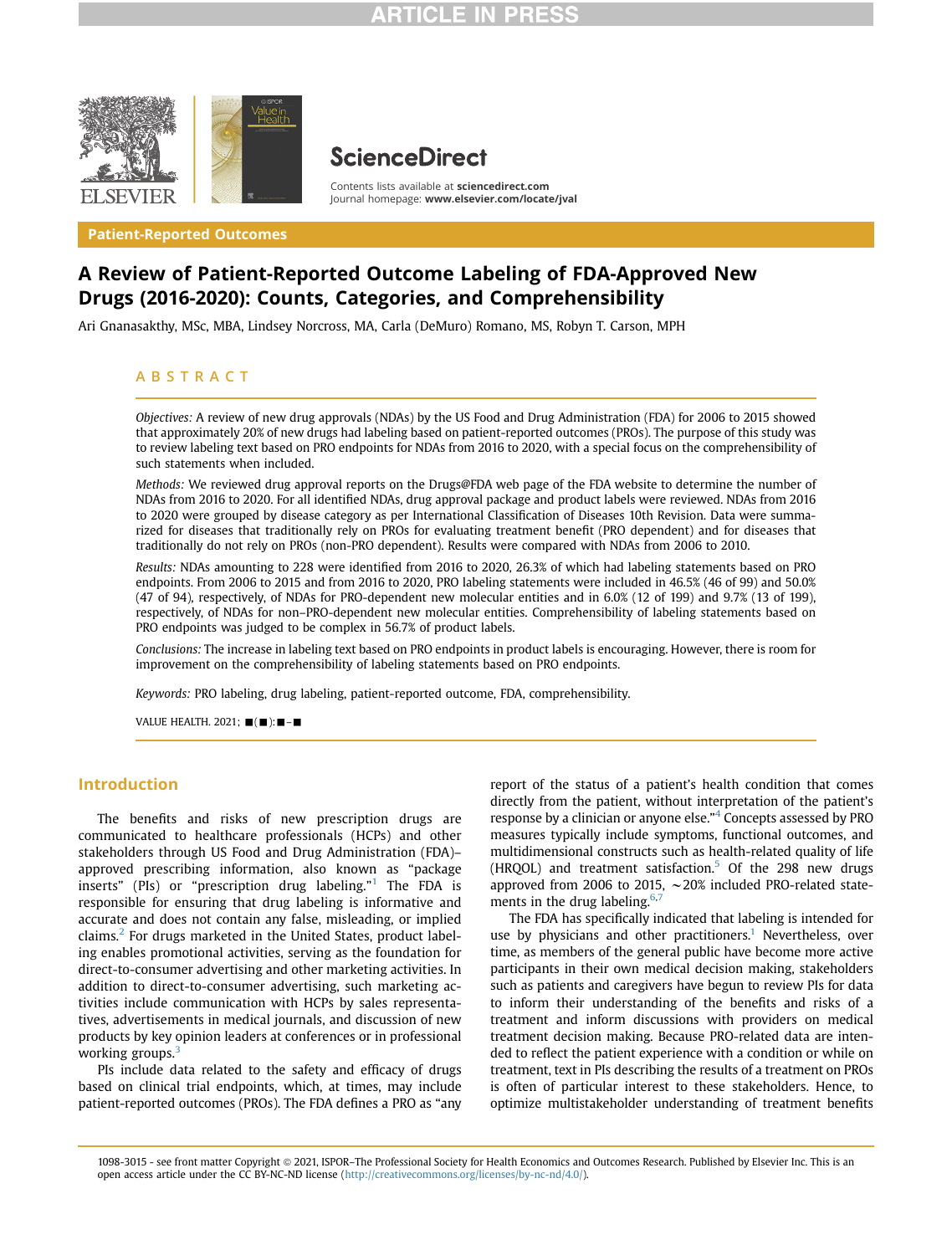and risks, PRO data are presented ideally in a way that is understandable to various stakeholders who may review the PI.

Therefore, PIs that are transparent and written in simple language enable the development of effective communication tools but may also empower patients to be informed and active participants in treatment decision making by helping them understand the benefits and risks of a drug, especially for newly approved products. To the best of our knowledge, no study has examined the comprehensibility of PRO-related text that appears in PIs.

The purpose of this study was to review labeling statements based on PRO endpoints for new drugs approved from 2016 to 2020, with a special focus on the comprehensibility of such statements.

#### Methods

A review of the FDA drug approval reports by month for new drug applications (NDAs) or new biologics license applications that were approved in the period of interest (2016-2020) was conducted to determine the number of new molecular entities (NMEs) in that period. The number of NMEs was confirmed by reviewing published summary reports.<sup>8[,9](#page-7-8)</sup> Reports were generated sequentially in January 2021, from January 2016 to December 2020.

Once products were identified, product labels were obtained from the FDA website Drugs@FDA [\(www.accessdata.fda.gov\)](http://www.accessdata.fda.gov) and reviewed.

For each newly approved product identified, the following information was collected, as available:

- 1. Brand and generic names
- 2. Date of FDA approval
- 3. Indication
- 4. PRO-related statements in the labeling
- 5. PRO endpoint designation (primary, nonprimary)

Based on the Indications and Usage section of the PIs, drugs were classified according to the International Classification of Diseases, Tenth Revision code. Diseases that traditionally rely on PRO assessments to derive or construct the primary or secondary endpoints for the evaluation of treatment benefit by regulators (eg, diseases of the digestive system) were classified as PRO dependent; diseases that traditionally rely on survival, biomarkers, or clinical outcome assessments other than PRO measures, where scores are used as primary or secondary endpoints (eg, cancers) for the evaluation of treatment benefit, were classified as non–PRO dependent. See Appendix A in Supplemental Materials found at [https://doi.org/10.1016/j.jval.2](https://doi.org/10.1016/j.jval.2021.10.006) [021.10.006](https://doi.org/10.1016/j.jval.2021.10.006) for a complete list of the 2 categories by disease area.

Results of this analysis were compared with a similar analysis of PRO labeling of NDAs approved by the FDA from 2006 to 2015.<sup>[7](#page-7-6)</sup>

Once a PRO-related statement was identified in labeling, the comprehensibility of the text (eg, syntax, vocabulary) was classified into 2 categories: "simple" or "complex." PRO-related texts in which treatment benefits were clearly described in terms of effect on specific symptoms of a disease were considered to be simple. All other PRO-related statements were classified as complex. In general, labeling that was classified as complex described treatment benefit using one or more of the following:

- 1. Assumed familiarity with a PRO measure
- 2. A total or composite score rather than domain or concept score
- 3. A domain score presented without description of the concept(s) assessed
- 4. Advanced statistical methodology
- 5. Expert or field-related terminology

Categorization of PRO-related statements was designed to include independent review by 2 authors (AG and CR), comparison of results, and, if necessary, resolution of disagreements through consensus. Examples of each category are provided in [Table 1.](#page-2-0)

Descriptive analyses, including frequency counts and crosstabulations of measured characteristics, were performed in Microsoft Excel 2010 (Microsoft Corporation).

#### Results

[Table 2](#page-3-0) shows that PRO-related labeling was identified in 60 of the 228 drugs (26.3%) approved by the FDA from 2016 to 2020 (Appendix B in Supplemental Materials found at [https://doi.org/1](https://doi.org/10.1016/j.jval.2021.10.006) [0.1016/j.jval.2021.10.006](https://doi.org/10.1016/j.jval.2021.10.006)). Consistent with previous categorization,<sup>7</sup> PRO-related statements were found in 47 of the 94 PIs (50.0%) for PRO-dependent NMEs and in 13 of the 134 PIs (9.7%) for non–PRO-dependent NMEs ([Table 2](#page-3-0)).

Notably, PRO-related statements were commonly found in PIs for new drugs approved in diseases of the respiratory system (100.0%), digestive system (62.5%), musculoskeletal system and connective tissue (60.0%), and skin and subcutaneous system (58.3%).

#### **Endpoints**

Of the 60 PIs that included PRO-related statements, 40 (66.7%) were based on primary endpoints related to PROs ([Table 3](#page-4-0)). A subset of 9 PIs (15.0%) were based on multiple PRO-related endpoints, including both primary and nonprimary endpoints. For example, labeling for solriamfetol—a treatment for excessive daytime sleepiness associated with narcolepsy and obstructive sleep apnea—included evidence based on both the Epworth Sleepiness Scale (a PRO measure used to support a coprimary endpoint) and a patient global impression of change rating of symptom severity (a key secondary endpoint).

The remaining 20 PIs that included PRO-related statements (33.3%) were based on PRO-related endpoints specified as only nonprimary endpoints. For example, although an investigator's global assessment of disease severity supported the primary endpoint in confirmatory trials of dupilumab for the treatment of moderate to severe atopic dermatitis in adults, the FDA-approved labeling for dupilumab also mentions one of the secondary endpoints: improvement in patient-reported itch, as measured by a numerical rating scale.<sup>[10](#page-7-9)</sup>

#### Measures

A total of 12 drug approvals (20.0%) used newly developed measures, such as the Psoriasis Symptom Inventory, which appears in the labeling for brodalumab ([Table 3\)](#page-4-0). The majority of labeling that included PRO-related statements ( $n = 28$ ; 46.7%) mentioned established (commonly used or well-known) PRO measures (eg, St. George's Respiratory Questionnaire [SGRQ], Epworth Sleepiness Scale) or efficacy assessments recommended in FDA guidance documents (eg, pain and "most bothersome symptom" for acute treatment of migraine).

The remaining labeling  $(n = 20; 33.3%)$  was based on the patient-reported frequency of events such as daily bowel movement (eg, plecanatide for treatment of chronic idiopathic constipation) or patient-reported time to alleviation of symptoms (eg, lemborexant for treatment of adult patients with insomnia).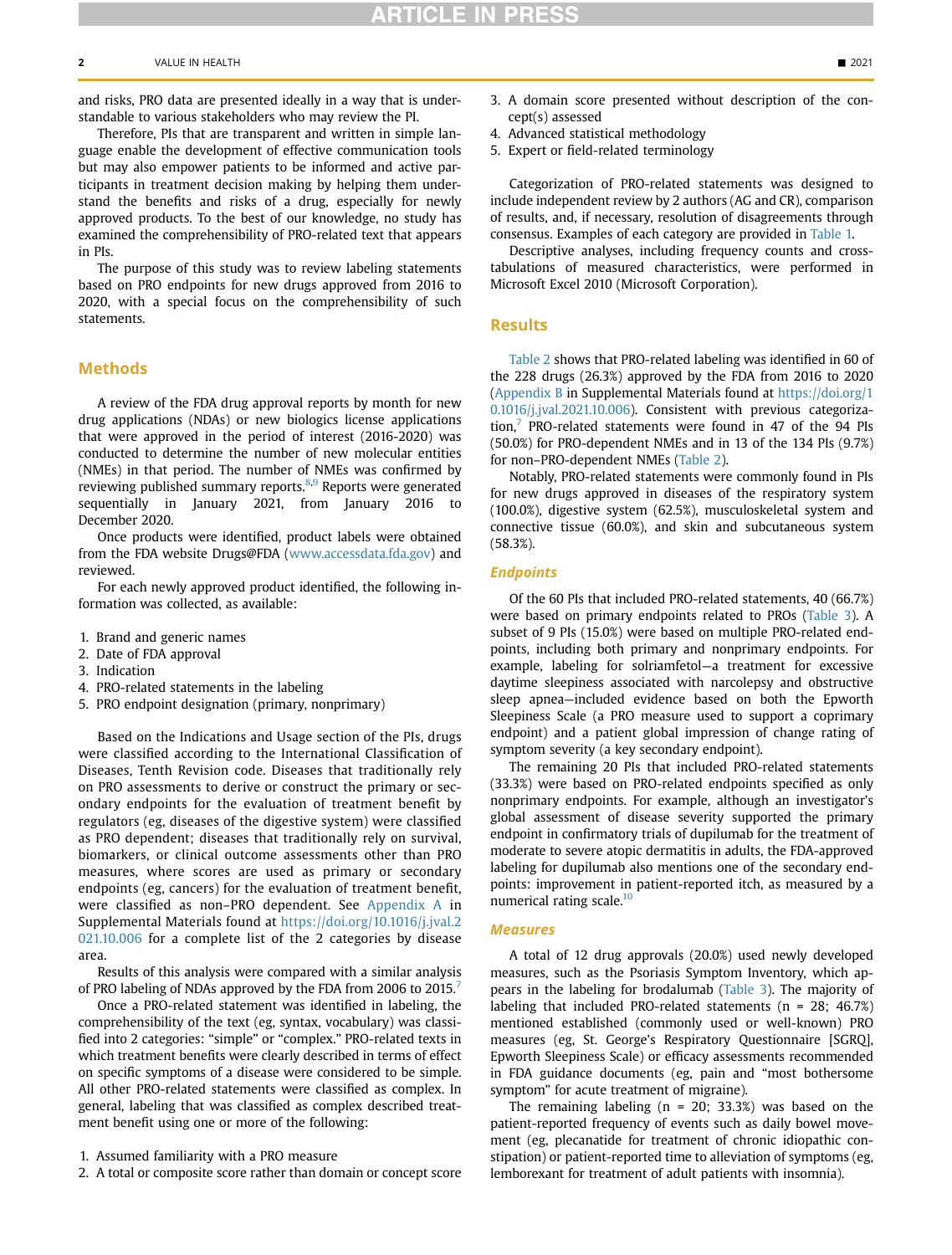#### <span id="page-2-0"></span>Table 1. Classification criteria of comprehensibility of PRO-related labeling.

| <b>Comprehensibility</b> | <b>Classification criteria</b>                                                                                                                                                                                                                                                                                                  | <b>Examples</b>                                                                                                                                                                                                                                                                                                                                                                                                                                                                                                                                                                                                                                                                                                                                                                                                                                                                                                                                                                                                                                                                                                                                                                                                                                                                                                                                                                                                                                                                  |
|--------------------------|---------------------------------------------------------------------------------------------------------------------------------------------------------------------------------------------------------------------------------------------------------------------------------------------------------------------------------|----------------------------------------------------------------------------------------------------------------------------------------------------------------------------------------------------------------------------------------------------------------------------------------------------------------------------------------------------------------------------------------------------------------------------------------------------------------------------------------------------------------------------------------------------------------------------------------------------------------------------------------------------------------------------------------------------------------------------------------------------------------------------------------------------------------------------------------------------------------------------------------------------------------------------------------------------------------------------------------------------------------------------------------------------------------------------------------------------------------------------------------------------------------------------------------------------------------------------------------------------------------------------------------------------------------------------------------------------------------------------------------------------------------------------------------------------------------------------------|
| Simple                   | Treatment benefits are clearly described<br>in terms of effect on specific symptoms of<br>a disease.                                                                                                                                                                                                                            | Deutetrabenazine prescribing information:<br>"A patient-rated global impression of change assessed how patients<br>rated their overall Huntington's disease symptoms. Fifty-one percent<br>of patients treated with AUSTEDO rated the symptoms as "Much<br>Improved" or "Very Much Improved" at the end of treatment,<br>compared to 20% of placebo-treated patients."<br>Brodalumab prescribing information:<br>"At Week 12, compared to subjects in the placebo group, a greater<br>proportion of subjects in SILIQ 210 mg Q2W group achieved a Pso-<br>riasis Symptom Inventory (PSI) score of 0 (not at all) or 1 (mild) on<br>every item (itch, redness, scaling, burning, stinging, cracking, flaking,<br>pain)."<br>Plecanatide prescribing information:<br>"[] improvements in the frequency of CSBMs/week were seen as<br>early as week 1 with improvement maintained through week 12. The<br>difference between the TRULANCE group and the placebo group in<br>the mean change of CSBMs/week frequency from baseline to week<br>12 was approximately 1.1 CSBMs/week."<br>"Over the 12-week treatment period, improvements were observed<br>in stool frequency (number of CSBMs/week and SBMs/week) and/or<br>stool consistency (as measured by the BSFS), and/or in the amount<br>of straining with bowel movements (amount of time pushing or<br>physical effort to pass stool) in the TRULANCE group as compared to<br>placebo."                                     |
| Complex                  | Treatment benefits are described using<br>the following:<br>■ Assumed familiarity with a PROM<br>A total or composite score rather than<br>domain or concept score<br>■ A domain score presented without<br>description of the concepts assessed<br>■ Advanced statistical methodology<br>■ Expert or field-related terminology | Solriamfetol prescribing information:<br>"Compared to the placebo group, patients randomized to 150 mg<br>SUNOSI showed statistically significant improvements on the ESS<br>(treatment effect difference: 3.8 points) at Week 12. These effects<br>were apparent at Week 1 and consistent with the results at Week 12.<br>The change on percentage of subjects reported as improved by PGIC<br>was also statistically significant compared with placebo."<br>Revefenacin prescribing information:<br>"The St. Georges Respiratory Questionnaire (SGRQ) was assessed in<br>Trials 1 and 2. In Trial 1, the SGRQ responder rate (defined as an<br>improvement in score of 4 or more as threshold) for the YUPELRI<br>treatment arm on Day 85 was 49% compared to 34% for placebo<br>[OR: 2.11; 95% CI: 1.14-3.92]. In Trial 2, the SGRQ responder rate for<br>the YUPELRI treatment arm was 45% compared to 39% for placebo<br>[OR: 1.31; 95% CI: 0.72-2.38]."<br>Pitolisant prescribing information:<br>"EDS was assessed using the ESS, an 8-item questionnaire by which<br>patients rate their perceived likelihood of falling asleep during usual<br>daily life activities. Each of the 8 items on the ESS is rated from<br>0 (would never doze) to 3 (high chance of dozing); the maximum<br>score is 24."<br>"WAKIX demonstrated statistically significantly greater improvement<br>on the primary endpoint, the least square mean final ESS score<br>compared to placebo." |

BSFS, indicates Bristol Stool Form Scale; CI, confidence interval; CSBM, Complete Spontaneous Bowel Movement; EDS, Excessive Daytime Sleepiness; ESS, Epworth Sleepiness Scale; OR, odds ratio; PGIc, patient global impression of change; PRO, patient-reported outcome; PROM, PRO measure; PSI, psoriasis symptom inventory; Q2W, once every 2 weeks; SGRQ, St. George's Respiratory Questionnaire.

#### Concepts Assessed

[Table 3](#page-4-0) also shows that disease-specific symptoms such as itch (in atopic dermatitis) or pain (in rheumatoid arthritis) were included in all but one of the PIs with PRO-related statements (98.3%). Function-related concepts, such as physical or visual functioning, were included in 19 PIs (31.7%).

A total of 3 PIs were identified that, based on the instrument or score used, implied treatment benefit on quality of life (QOL) or HRQOL, although the labeling did not refer to QOL or HRQOL explicitly. Outcomes in these PIs were based on established PRO instruments that are known to include or identify themselves as measures of QOL or HRQOL (ie, the Asthma Quality of Life Questionnaire and  $SGRQ)^{11,12}$  $SGRQ)^{11,12}$  $SGRQ)^{11,12}$  $SGRQ)^{11,12}$  or that included a QOL domain in the overall score upon which the endpoint was based (ie, the Kansas City Cardiomyopathy Questionnaire [KCCQ]).<sup>[13](#page-7-12)</sup>

Other concepts in PRO labeling included patient satisfaction and preference. Patient satisfaction related to a specific treatment benefit was included in 2 PIs, bremelanotide for treating hypoactive sexual desire disorder (satisfying sexual events) and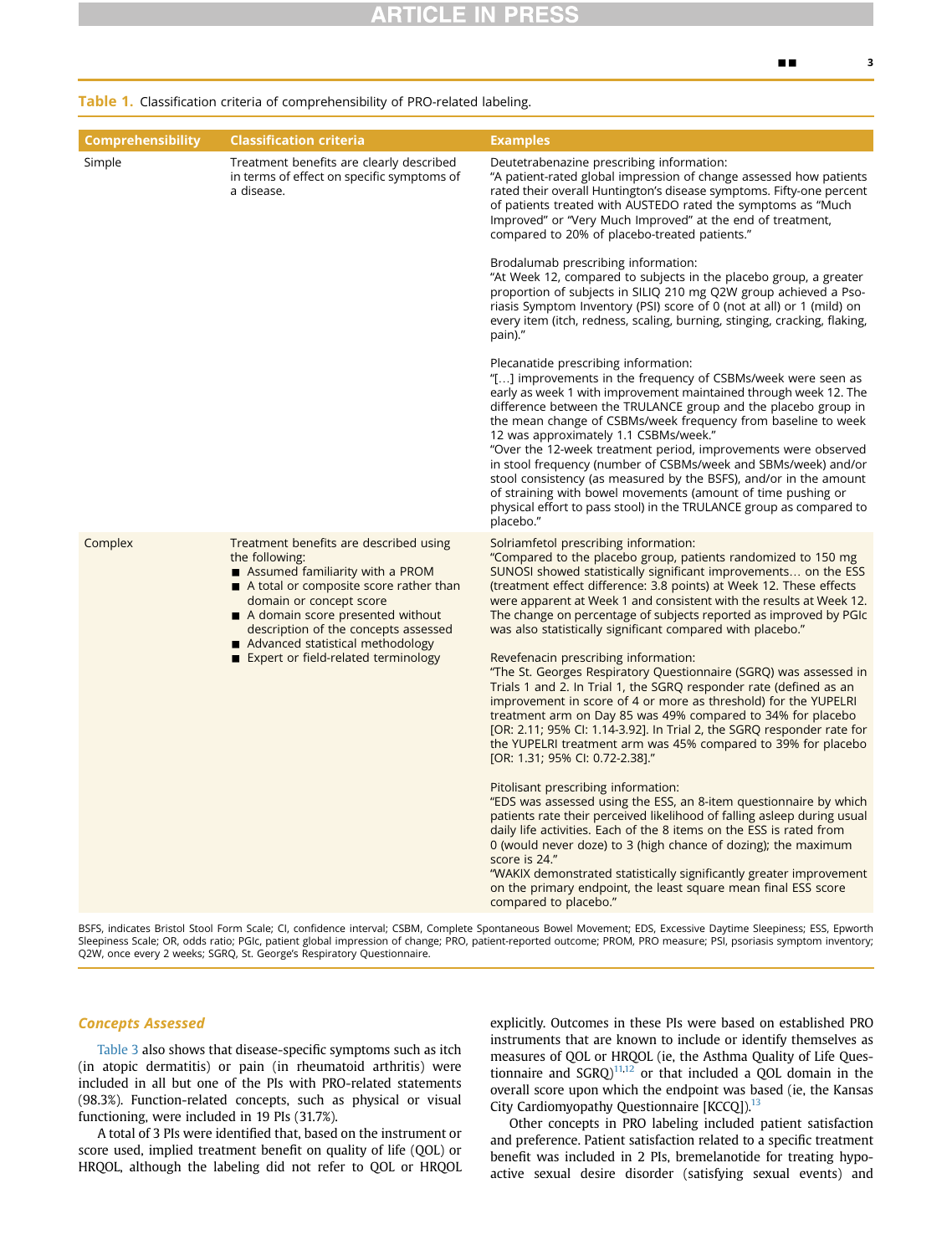#### <span id="page-3-0"></span>Table 2. Labeling based on PROs of new drugs approved (FDA, 2016-2020).

| Disease category*                                                    | No. of drugs<br>approved | <b>Drugs approved</b><br>with PRO labeling, n (%) |
|----------------------------------------------------------------------|--------------------------|---------------------------------------------------|
| Diseases of the nervous system                                       | 34                       | 18 (52.9)                                         |
| Diseases of the skin and subcutaneous tissue                         | 12                       | 7(58.3)                                           |
| Diseases of the respiratory system                                   | 5                        | 5(100.0)                                          |
| Diseases of the digestive system                                     | 8                        | 5(62.5)                                           |
| Diseases of the blood and blood-forming organs, and immune mechanism | 16                       | 4(25.0)                                           |
| Diseases of the musculoskeletal system and connective tissue         | 5                        | 3(60.0)                                           |
| Diseases of the genitourinary system                                 | 4                        | 2(50.0)                                           |
| Mental, behavioral, and neurodevelopmental disorders                 | 5                        | 2(40.0)                                           |
| Diseases of the eye and adnexa                                       | 5                        | 1(20.0)                                           |
| Diseases of the ear and mastoid process                              | 0                        | 0(0.0)                                            |
| Total PRO-dependent NMEs                                             | 94                       | 47 (50.0)                                         |
| Endocrine, nutritional, and metabolic diseases                       | 28                       | 9(32.1)                                           |
| Neoplasms                                                            | 62                       | 2(3.2)                                            |
| Certain infectious and parasitic diseases                            | 30                       | 0(0.0)                                            |
| <b>Others</b>                                                        | 14                       | 2(14.3)                                           |
| Total non-PRO-dependent NMEs                                         | 134                      | 13(9.7)                                           |
| All categories                                                       | 228                      | 60(26.3)                                          |

<span id="page-3-1"></span>FDA indicates US Food and Drug Administration; NME, new molecular entity; No., number of; PRO, patient-reported outcome. \*Based on International Classification of Diseases, Tenth Revision codes.

collagenase Clostridium histolyticum-aaes for treatment of moderate to severe cellulite of the buttocks (satisfaction with the appearance of cellulite). Patients' preference for mode of administration of a product (ie, preferring subcutaneous injection over intravenous administration) was a unique concept in labeling approved for rituximab.<sup>14</sup>

#### Comprehensibility of PRO Labeling

The initial categorization of PRO-related statements performed independently by the 2 reviewers showed complete agreement in identifying both categories of labeling text ( $n = 60$ ; 100.0%); without discrepancies, no consensus discussion was ultimately required.

Findings of the comprehensibility review of PRO-related statements used in the labeling reviewed are presented in [Table 4.](#page-5-0) Results indicated that the PRO statements met the criteria for simple classification in fewer than half of the PIs reviewed ( $n = 26$  of 60; 43.3%). The remaining 34 PIs (56.7%) that included PRO-related statements were classified as complex, indicating that, although not necessarily prohibitive, the comprehensibility of the information provided would be largely dependent upon the reading ability, statistical knowledge, and health literacy of the reader.

Most PIs in which PRO-related statements classified as simple (n = 19 of 30; 63.3%) were for drugs approved to treat diseases of the nervous system ( $n = 10$  of 18), digestive system ( $n = 4$  of 5), or skin and subcutaneous tissue ( $n = 5$  of 7).

#### **Discussion**

This review shows that the proportion of NMEs with PROrelated labeling statements has increased over the years. Of all new drugs approved from 2006 to 2015,  $\sim$  20% included PRO-related labeling statements compared with  $\sim$ 26% of new drugs approved from 2016 to 2020 ([Table 5](#page-5-1)). During the 15-year period included in these reviews (2006-2020),  $\sim$  22% of new drugs included PRO-related labeling.

A more focused comparison of the 2 time periods (ie, 2006- 2015 and 2016-2020) confirms that for diseases that traditionally rely on PROs to demonstrate treatment benefit, labeling that included PRO-related statements has increased from  $\sim$  46% to 50%.

More significantly, perhaps, an increase from 6.0% to 9.7% was observed for diseases that do not traditionally rely on PRO assessments to demonstrate treatment benefit. For these diseases, the increase was largely caused by new drugs approved for treating endocrine, nutritional, and metabolic diseases, such as cystic fibrosis and obesity (n = 9 of 28; 32.1%). Nevertheless, PROrelated statements in drug labeling of new treatments approved for cancers ( $n = 2$  of 62; 3.2%) and infectious and parasitic diseases  $(n = 0 \text{ of } 30)$  remained rare ([Table 2](#page-3-0)).

Overall, results of this review are consistent with the FDA's PRO guidance and previous findings<sup>6,[7](#page-7-6)</sup>: the majority of PRO-related labeling was based on disease-related symptoms (98.3%) and on primary endpoints (66.7%).

#### PRO Measures

From 2016 to 2020, labeling of 12 new drugs (20%) was based on measures developed specifically (de novo) to support assessment of key concepts for those drugs. For example, the Psoriasis Symptoms and Signs Diary was developed to support the approval of guselkumab, and the Migraine Physical Function Impact Diary was developed to support the approval of erenumab-aooe. The remaining 80% of PRO-related statements included in PIs were based on already established measures, FDA guidance recommendations, or patient-reported events.

The PIs described PRO measures inconsistently. Some PIs provided a brief description of the measure(s) used. For example, the labeling for tafamidis meglumine presents an overview of the KCCQ and its scoring approach. Nevertheless, labeling for benralizumab (indicated for treatment of asthma) and revefenacin (for treatment of chronic obstructive pulmonary disease) mentioned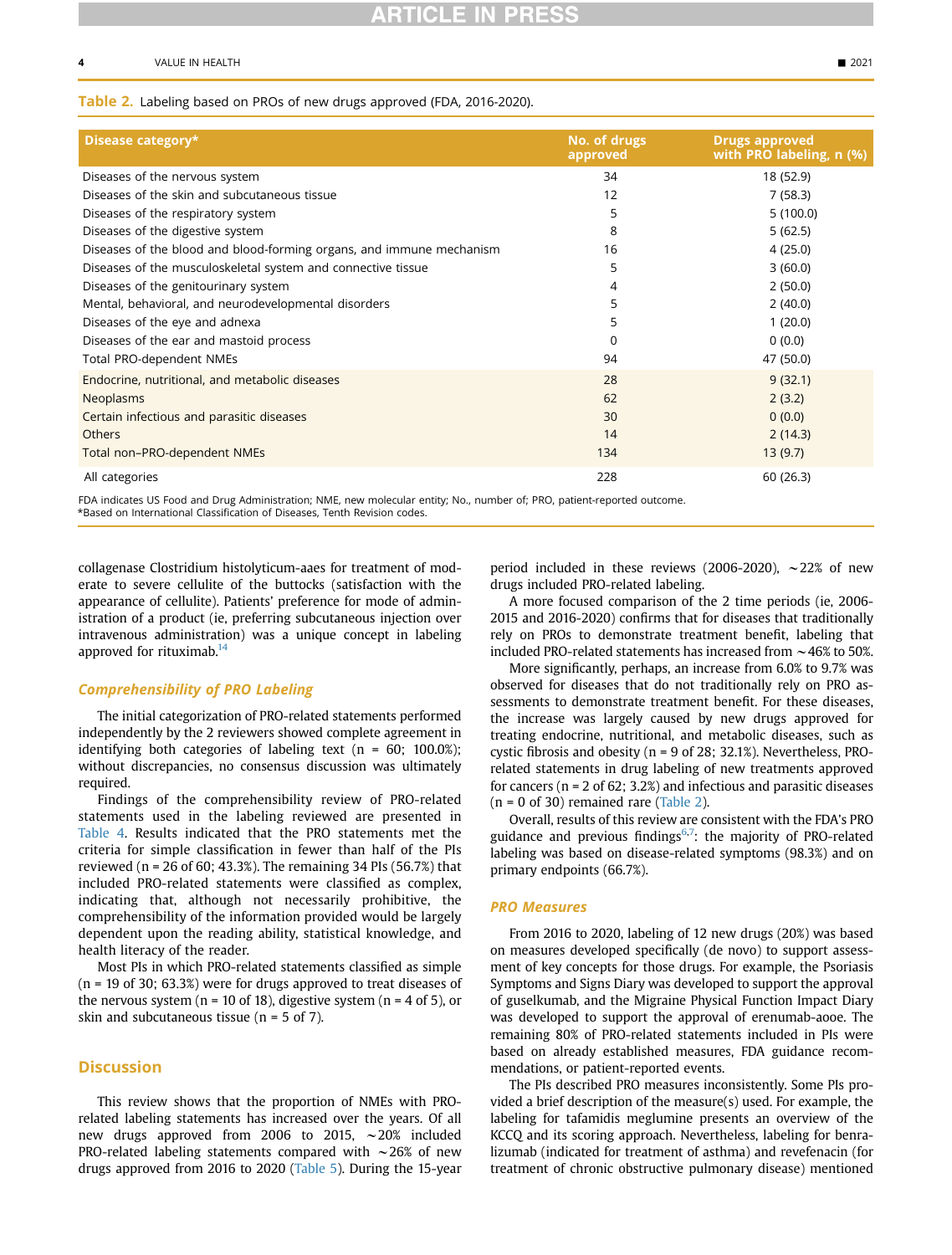<span id="page-4-0"></span>Table 3. Characteristics of labeling based on PROs (FDA, 2016-2020).

| Disease category*                                                                                    | <b>NMEs with PRO labeling</b><br>$(N = 60)$ , n $(\% )$ |
|------------------------------------------------------------------------------------------------------|---------------------------------------------------------|
| Placement of PRO endpoints<br>leading to labeling<br>Primary<br>Nonprimary<br>Primary and nonprimary | 31(51.7)<br>20 (33.3)<br>9(15.0)                        |
| Type of PRO measure <sup>T</sup><br><b>New measures</b><br>Established<br>Other $‡$                  | 12(20.0)<br>28 (46.7)<br>20(33.3)                       |
| Type of concept assessed<br>Symptoms<br>Function <sup>5</sup><br><b>HRQOL</b><br>Other               | 59 (98.3)<br>19 (31.7)<br>3(5.0)<br>3(5.0)              |

FDA indicates US Food and Drug Administration; HRQOL, health-related quality of life; NME, new molecular entity; PRO, patient-reported outcome.

<span id="page-4-2"></span><span id="page-4-1"></span>\*Based on International Classification of Diseases, Tenth Revision codes. † <sup>†</sup>Types of PRO measures are presented hierarchically. New measures are

emphasized over all other assessment types; an established measure is emphasized over frequency. If multiple PRO measures were included in the label, only the category for the predominant measure was recorded. ‡ The category "other" includes concepts such as satisfaction, preference, and

<span id="page-4-3"></span>frequency counts.

<span id="page-4-4"></span> $^{\mathbb{S}}$ The category "function" includes concepts such as physical functioning, activity limitation, and emotional function.

k The category "HRQOL" includes high-level concepts such as quality of life, HRQOL, and perceived wellbeing.

only the names of the PRO measures used without providing any further description. This lack of description surrounding the PRO measures used and how to interpret changes in the scores on such measures indicates that the language around the PRO-derived endpoints is intended for an audience already familiar with the PRO measures.

In fact, drug manufacturers' desire to use PRO measures that HCPs might be familiar with but that lack evidence supporting the appropriateness in the context of use may be partly responsible for the appearance of null or negative PRO-related statements in 5 PIs identified in this review ([Table 6](#page-6-0)). This is often the result of using a multidimensional measure that is widely recognized but does not completely align with the experience of disease or failing to deprioritize less relevant concepts during analyses. In these instances, PIs included text acknowledging that there was "no difference" or "no improvement" associated with the product in one or more domains of a PRO measure included in the pivotal trials. For example, PRO labeling for sarilumab and baricitinib, both products approved for the treatment of rheumatoid arthritis, explicitly stated that although improvements were noted in physical domains assessed by the 36-Item Short Form Health Survey, other domains (such as emotional role) did not show improvement. Results for both domains are presented in the PIs because the physical functioning domain was not prioritized over emotional role domain in the endpoint hierarchy. Therefore, the PROrelated statements included in the drug labeling present a seemingly mixed message that may confuse or undermine the intended messaging regarding treatment benefit.

#### Distal Concepts

Drug manufacturers, driven by their interest in understanding and demonstrating the holistic value of new therapies, often desire to pursue labeling for concepts that are distal from the core signs and

symptoms; such concepts may include complex constructs such as QOL or HRQOL, patient satisfaction with treatment, and treatment preference. Although the FDA PRO guidance emphasizes that measurement of distal concepts may be more difficult to associate directly with treatment benefit (and, therefore, less likely to be included in drug labeling), PRO-related statements in this review show that such labeling may be supported in certain situations.

QOL, a broad concept lacking a universal definition, has not traditionally been used by regulatory bodies to evaluate treatment benefit[.15](#page-7-14)[,16](#page-7-15) In part, this is because the term QOL is considered too general to be included in drug labeling. $4$  HRQOL, in contrast, is a multidomain concept that represents a patient's general perception of the effect of illness and treatment on physical, psychological, and social aspects of an individual's life. $4$  Despite being more consistently defined than QOL, HRQOL is also a relatively distal concept, and unlike disease-specific symptoms, the experience it reflects is both individual and diverse. $17,18$  $17,18$  For these reasons, HRQOL rarely appears in FDA-approved drug labeling. Nevertheless, in the present review, statements related to QOL or HRQOL were identified in three PIs,<sup>[19](#page-8-1)</sup> all of which implied or referred to domain or total scores of the established measures used (ie, the Asthma Quality of Life Questionnaire, SGRQ, and KCCQ).

Treatment satisfaction refers to a patient's satisfaction with medical care, and assessing the concept involves considering the interplay of expectations, preferences, and satisfaction with medical treatment. $20$  Because it is both a distal concept and one that involves many separate factors, treatment satisfaction as defined earlier is rarely included in PIs. Nevertheless, in 2020, treatment satisfaction with a specific aspect of treatment benefit ("... patientreported satisfaction with cellulite appearance showed a greater improvement...") was included in the labeling for collagenase clostridium histolyticum-aaes, an FDA-approved treatment for moderate to severe cellulite of the buttocks. It is likely that the approval of statements related to treatment satisfaction for this product is caused in part by the fact that it is prescribed to improve an aesthetic condition, an area in which treatment satisfaction is a key component. Some precedent exists to support this hypothesis: the concept of treatment satisfaction ("The overall patientreported satisfaction and self-perceived visual attributes showed greater improvement... ") was similarly included in the drug labeling for deoxycholic acid, a treatment approved in 2015 for the reduction of fat under the chin. $21$  These findings suggest that though satisfaction with treatment benefit may be recognized as a viable concept for inclusion in labeling for drugs approved in the aesthetic space, it is unlikely to be recognized elsewhere.

Patient preference assessments are defined as "qualitative or quantitative assessments of the relative desirability or acceptability to patients of specified alternatives or choices among outcomes or other attributes that differ among alternative health interventions." [22](#page-8-4) Such considerations may include treatment convenience, regimen, administration time, and costs. Because preference assessments are necessarily comparative in nature, outcomes related to preference appear infrequently in the clinical trials used to support NDAs.

This review identified a single PI that included patient preference: rituximab. The phase IIIb open-label crossover study used to support the PRO-related text in this PI included a PRO measure that evaluated preference for and satisfaction with subcutaneous injection or intravenous infusion of rituximab as an adjunct to chemotherapy in diffuse large B-cell lymphoma or follicular lymphoma. The primary objective, overall patient preference between the 2 routes of administration, was assessed using the Patient Preference Questionnaire. The study showed that most patients preferred subcutaneous administration over intravenous administration. $14$  In addition to inclusion of the concept as a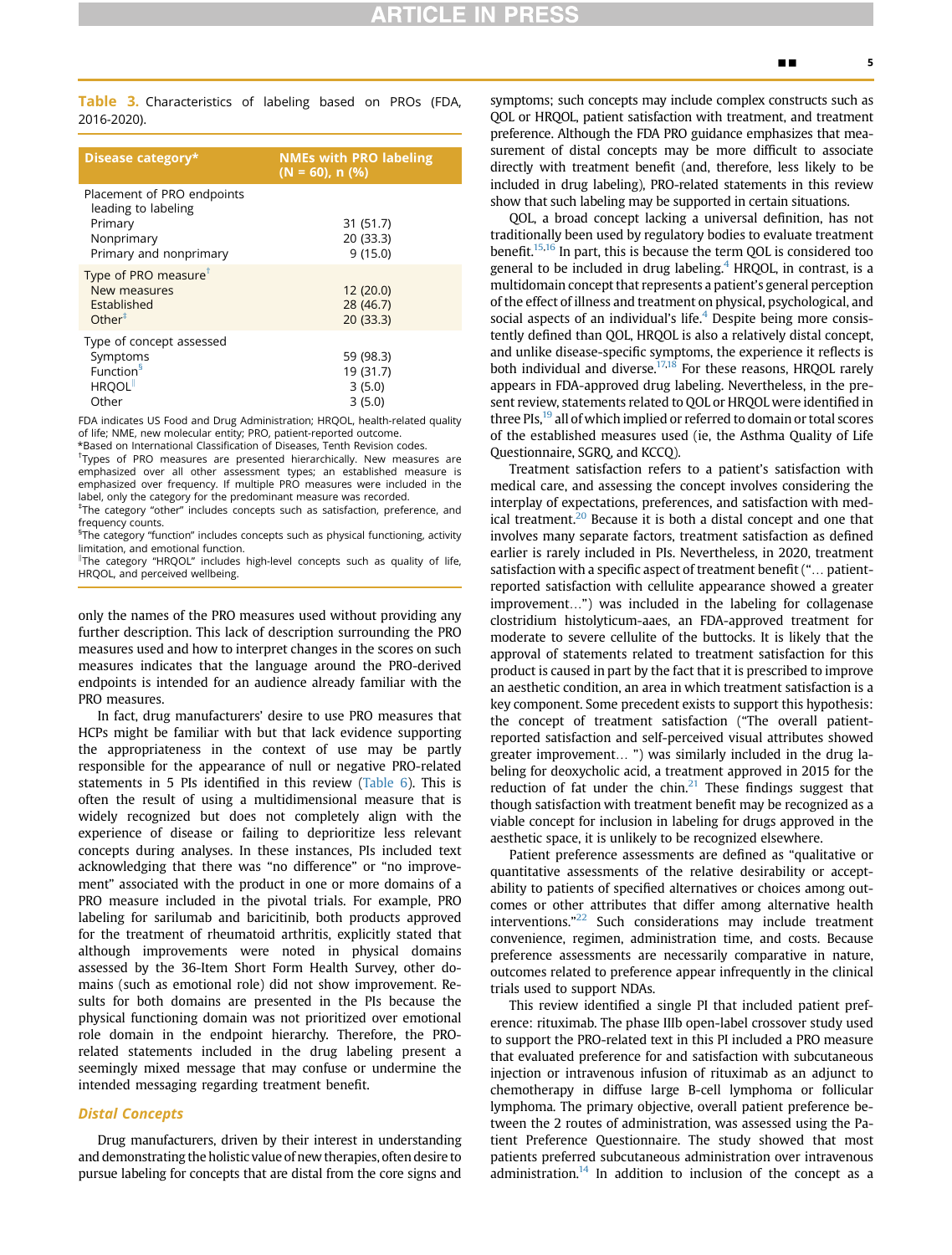#### <span id="page-5-0"></span>Table 4. Comprehensibility of labeling statements based on PROs, by disease category (FDA, 2016-2020).

| Disease category*                                                    | No. of simple<br><b>statements</b> | No. of complex<br><b>statements</b> | All<br><b>statements</b> |
|----------------------------------------------------------------------|------------------------------------|-------------------------------------|--------------------------|
| Diseases of the nervous system                                       | 10                                 | 8                                   | 18                       |
| Diseases of the skin and subcutaneous tissue                         |                                    |                                     |                          |
| Diseases of the respiratory system                                   |                                    |                                     |                          |
| Diseases of the digestive system                                     |                                    |                                     |                          |
| Diseases of the blood, blood-forming organs, and immune<br>mechanism |                                    | 3                                   |                          |
| Diseases of the musculoskeletal system and connective tissue         | 0                                  |                                     |                          |
| Diseases of the genitourinary system                                 |                                    |                                     |                          |
| Mental, behavioral, and neurodevelopmental disorders                 |                                    |                                     |                          |
| Diseases of the eye and adnexa                                       |                                    |                                     |                          |
| Diseases of the ear and mastoid process                              |                                    |                                     |                          |
| Total PRO-dependent NMEs, n (%)                                      | 22 (46.8)                          | 25 (53.2)                           | 47 (100.0)               |
| Endocrine, nutritional, and metabolic diseases<br><b>Neoplasms</b>   | $\overline{2}$                     |                                     | 9                        |
| Certain infectious and parasitic diseases                            | <sup>0</sup>                       |                                     |                          |
| <b>Others</b>                                                        |                                    |                                     |                          |
| Total non-PRO-dependent NMEs, n (%)                                  | 4(30.8)                            | 9(69.2)                             | 13 (100.0)               |
| All categories                                                       | 26 (43.3)                          | 34 (56.7)                           | 60 (100.0)               |

<span id="page-5-4"></span>FDA indicates US Food and Drug Administration; NME, new molecular entity; No., number of; PRO, patient-reported outcome. \*Based on International Classification of Diseases, Tenth Revision codes.

primary endpoint in the study, the approval of labeling language related to patient preference for route of administration was also likely to have been influenced by the crossover study design, comparable efficacy and safety profiles of both formulations, and the fact that both formulations were of the same drug and from the same manufacturer; as such, results were more likely to represent a direct preference choice that was not influenced by other variables.

### Patient Engagement and PROs

Perhaps one of the most influential factors in the increasing pursuit of the pharmaceutical industry for labeling that includes PRO-related text comes from the shifting culture embodied in recent patient engagement initiatives by the FDA and the explicit endorsement of patient experience data in the 21st Century Cures Act. $^{23}$ 

Patient engagement initiatives are not new for the FDA, with initiatives of some form undertaken since the Office of AIDS Coordination was established in 1988.<sup>[24](#page-8-6)</sup> Nevertheless, notably, the push to encourage and facilitate patient engagement has gained momentum in both healthcare delivery and research communities since the 2016 Affordable Care Act emphasized the importance of including patients' voice within the FDA regulatory process. $25-27$ As part of this ongoing initiative, the FDA is increasingly supportive of patient-focused drug development (PFDD), an approach that systematically incorporates patient experiences and priorities into drug development and evaluation.[28](#page-8-8) Such efforts are in part responsible for adding to the drug development lexicon terms such as "patient empowerment," "patient centricity," and "patient engagement." Although each of these terms denotes a subtle distinction in meaning, the core ideal embodied in such verbiage is a call to action for the healthcare industry to do things with patients rather than to them or for them. $29,30$  $29,30$  $29,30$ 

Although the increase in the number of PIs featuring PROrelated statements seen in this most recent review is encouraging, it does not seem to reflect the increasing emphasis being placed on patient centricity in drug development. Moreover, although the incorporation of patient experience data in trials and, by extension, the inclusion of PRO-related statements in drug

#### <span id="page-5-1"></span>Table 5. A summary of labeling based on PROs of new drugs approved (FDA, 2006-2020).

| Disease category <sup>T</sup> | 2006-2015*                      |                              | 2016-2020                       |                                 | 2006-2020                       |                              |
|-------------------------------|---------------------------------|------------------------------|---------------------------------|---------------------------------|---------------------------------|------------------------------|
|                               | No. of new<br>drugs<br>approved | <b>PRO labeling,</b><br>n(%) | No. of new<br>drugs<br>approved | <b>PRO labeling,</b><br>$n$ (%) | No. of new<br>drugs<br>approved | <b>PRO labeling,</b><br>n(%) |
| PRO-dependent NMEs            | 99                              | 46 (46.5)                    | 94                              | 47 (50.0)                       | 193                             | 93 (48.2)                    |
| Non-PRO-dependent NMEs        | 199                             | 12(6.0)                      | 134                             | 13(9.7)                         | 333                             | 25(7.5)                      |
| All categories                | 298                             | 58 (19.5)                    | 228                             | 60(26.3)                        | 526                             | 118 (22.4)                   |

<span id="page-5-3"></span>FDA indicates US Food and Drug Administration; NME, new molecular entity; No., number of; PRO, patient-reported outcome. \*Adapted from Gnanasakthy et al.[7](#page-7-6)

<span id="page-5-2"></span>† Based on International Classification of Diseases, Tenth Revision codes.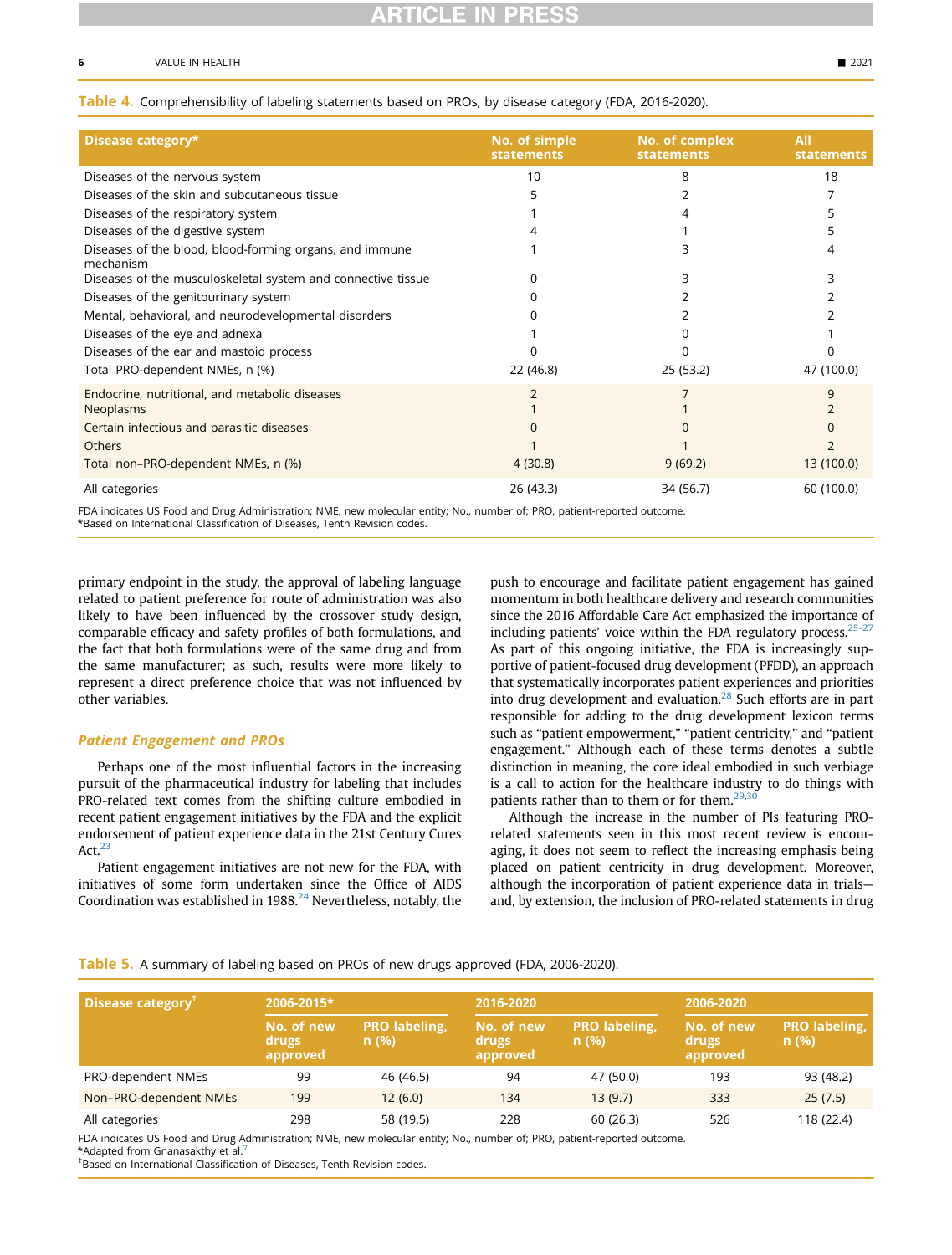#### <span id="page-6-0"></span>Table 6. Labeling based on PROs with null or negative messages.

| Drug name                | <b>Disease</b>                         | <b>Labeling based on PROs</b>                                                                                                                                                                                                                                                                                                                                                                                                                                                                                                                                                       |
|--------------------------|----------------------------------------|-------------------------------------------------------------------------------------------------------------------------------------------------------------------------------------------------------------------------------------------------------------------------------------------------------------------------------------------------------------------------------------------------------------------------------------------------------------------------------------------------------------------------------------------------------------------------------------|
| Telotristat<br>etiprate  | Carcinoid syndrome                     | "[Other] symptoms of carcinoid syndrome (abdominal pain or flushing) did not show<br>improvement in the comparison of Xermelo to placebo."<br>[Telotristat etiprate prescribing information, 2017]                                                                                                                                                                                                                                                                                                                                                                                  |
| Sarilumab                | Rheumatoid arthritis                   | " there was no evidence of a difference between the treatment groups in the mental<br>component summary (MCS) at Week 24. Patients receiving KEVZARA 200 mg $+$ MTX/DMARD<br>reported greater improvement relative to placebo in the domains of Physical Functioning, Role<br>Physical, Bodily Pain, General Health Perception, Vitality, Social Functioning and Mental Health,<br>but not in the Role Emotional domain."<br>[Sarilumab prescribing information, 2017]                                                                                                              |
| Baricitinib              | Rheumatoid arthritis                   | "General health status was assessed by the Short Form health survey (SF-36). In Studies III and IV,<br>compared to placebo, patients treated with OLUMIANT 2 mg demonstrated greater<br>improvement from baseline in the physical component summary (PCS) score and the physical<br>function, role physical, bodily pain, vitality, and general health domains at Week 12, with no<br>consistent improvements in the mental component summary (MCS) scores or the role<br>emotional, mental health, and social functioning domains."<br>[Baricitinib prescribing information, 2018] |
| Ravulizumab-<br>CWVZ     | Paroxysmal nocturnal<br>hemoglobinuria | 'There was no observable difference in fatigue between ULTOMIRIS and eculizumab after 26<br>weeks of treatment compared to baseline as measured by the FACIT-fatigue instrument. Patient-<br>reported fatigue may be an under-or over-estimation, because patients were not blinded to<br>treatment assignment."<br>[Ravulizumab-cwvz prescribing information, 2018]                                                                                                                                                                                                                |
| Bremelanotide<br>acetate | Hypoactive sexual desire<br>disorder   | "There was no significant difference between treatment groups in the change from baseline to<br>end of study visit in the number of satisfying sexual events (SSEs), a secondary endpoint."<br>[Bremelanotide acetate prescribing information, 2019]                                                                                                                                                                                                                                                                                                                                |

DMARD indicates disease modifying antirheumatic drugs; MCS, mental component summary; MTX, Methotrexate; PCS, physical component summary; PRO indicates patient-reported outcome; SF-36, Short Form health survey; SSE, satisfying sexual event.

labeling—is a key aspect of PFDD, it is of no less importance that patients themselves have access to such data in a way that is both transparent and comprehensible.

Because of the expansion of healthcare and better access to information about diseases and treatments, patients are taking a more active role in making their own healthcare decisions. $31$  Patients' clear and complete understanding of the benefits and risks of a treatment is an essential component in facilitating effective communication between care providers, regulators, and patients. Although the FDA maintains that prescribers are the intended audience for PIs, prescribers need access to information in a manner that is consistent, informative, and comprehensible; the information should be simple and clear enough to convey the intended message $32,33$  $32,33$  to enable shared decision making, a process by which the patient and clinician work together to determine what is best for the patient. $34$  This is critical in life-threatening diseases, such as cancer, in which a multitude of probabilistic information related to side effects, disease progression, and PROs need to be discussed between physicians and patients.

Nevertheless, as results of this review demonstrate, notable variation exists in the statements used to describe PRO-based treatment benefit. Although some PRO-related labeling statements may be simple enough to be understood by informed patients, many PIs included scientific or statistical jargon that might be accessible only to experts in the field and that therefore might impede comprehension for patients with limited reading ability or health literacy.

Nevertheless, it is not simply the benefit of a treatment described in the drug labeling that may be lost on patients. Recent studies have shown that patients with cancer find it difficult to comprehend the various concepts and the endpoints used in oncology studies to assess efficacy, making it difficult to make informed treatment choices. $35,36$  $35,36$  Research shows that other FDA-approved documents, including medication guides designed

to help patients avoid serious adverse events, are written, on average, at a 10th to 11th grade reading level, exceeding national recommendations for health-related materials.<sup>[37](#page-8-17)</sup> Studies have also shown that patients often fail to fully comprehend instructions related to their prescription drugs. $37,38$  $37,38$ 

While regulatory agencies move, overwhelmingly, toward an acknowledgment of the value of PRO data—data that patients provide about their own experience that are not subject to interpretation by a third party—drug development cannot be truly "patient-focused" until the results of those patient-reported data are made accessible—without interpretation—to the same groups of people whom we trust to provide it. If, in its current form, FDAapproved drug labeling cannot present this information in a way that is comprehensible to patients, it may be time to envision a patient-facing document written specifically for members of the general public. Certainly, there is some precedence for this approach on the global stage: the European Medicines Agency, for example, publishes "lay summaries" that are intended to provide information for study participants, patients, and other stakeholders who have an interest in clinical study results, but who may have limited health literacy or scientific expertise.<sup>[39](#page-8-19)</sup>

#### Limitations

This study of PRO-related statements in drug labeling for new therapies approved by the FDA from 2016 to 2020 has some limitations. Because the scope of the review was limited to new approvals for NMEs and biologics license applications, the data cannot claim to reflect the extent to which such statements are incorporated into supplemental or extended approvals for drugs already on the market, potentially misrepresenting the overall incorporation of PRO-related text in approved labeling. Another limitation is that the assessment of the perceived comprehensibility of PIs was based on the development and application of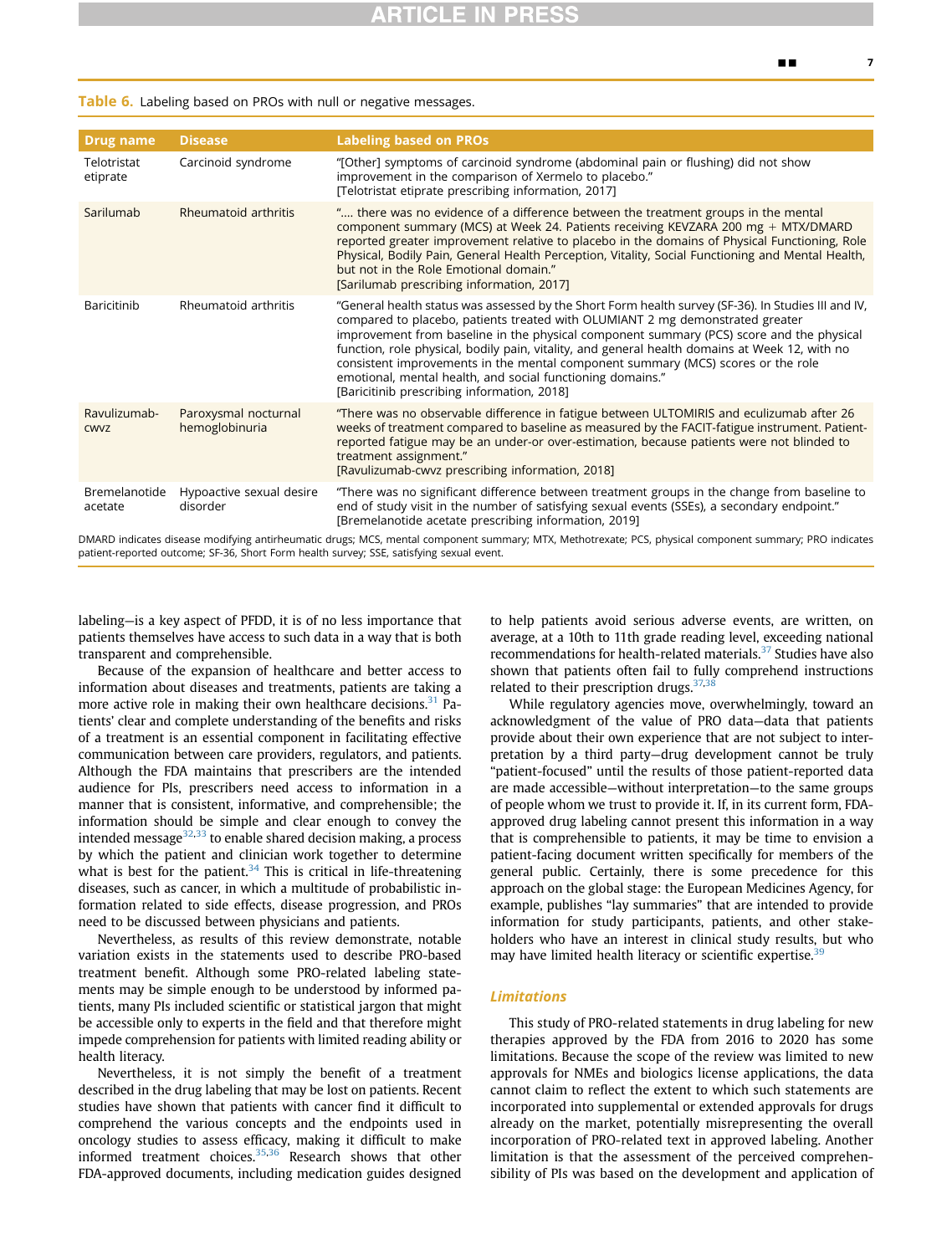the reading criteria by 2 authors (AG and CR), without direct input from the various stakeholders (most notably, patients). Although a detailed study that captures patients' view would help to support the validity of these findings, this study has demonstrated a significant variation in the PRO-related statements in drug labeling.

A formal readability assessment of the PRO-related statements, which may lend greater insight into lay understanding of PROrelated statements, was not conducted at this stage of the research.

### Conclusions

This review showed an increase in the percent of PIs of new FDA-approved drugs that included PRO-related statements, which were included in  $\sim$  26% of FDA-approved PIs for new drugs in 2016 to 2020 compared with  $\sim$  20% for new drugs approved in 2006 to 2015.<sup>7</sup> Overall, 98.3% of PRO-related statements in labeling referred to aspects of symptoms and almost half of the PIs (46.7%) were based on evidence generated by established PRO measures.

This review also demonstrated notable variation in the perceived comprehensibility of the statements used to describe PRO-based treatment benefit in FDA-approved PIs. With more than half of the approved PIs identified as complex, questions arise about whether the product labeling is sufficient in providing patients with information to make complicated treatment decisions. Although PIs have traditionally been intended for an informed audience of HCPs, the shifting landscape of patient engagement (and patient centricity) makes the creation of accessible labeling a unique opportunity to foster patients' agency to participate in their own healthcare decision making. The underrepresentation of patient-centered language found in this review challenges the notion that patients are included among the intended audience for PIs, pointing to a gap in our realization of PFDD, and creates an opportunity for regulatory bodies and manufacturers to consider the potential value of a more accessible patient-facing document that will be informative and held to the same standards of accuracy as the approved drug labeling.

### Supplemental Material

Supplementary data associated with this article can be found in the online version at <https://doi.org/10.1016/j.jval.2021.10.006>.

# Article and Author Information

Accepted for Publication: October 14, 2021

#### Published Online: xxxx

doi: [https://doi.org/10.1016/j.jval.2021.10.006](http://doi.org/https://doi.org/10.1016/j.jval.2021.10.006)

Author Affiliations: RTI Health Solutions, Research Triangle Park, NC, USA (Gnanasakthy, Norcross, (DeMuro) Romano); AbbVie, HEOR, Patient-Centered Outcomes Research, Madison, NJ, USA (Carson).

Correspondence: Ari Gnanasakthy, Patient-Centered Outcomes Assessment, RTI Health Solutions, 3040 East Cornwallis Road, Post Office Box 12194, Research Triangle Park, NC 27709-2194, USA. Email: [gnanasakthy@](mailto:gnanasakthy@rti.org) [rti.org](mailto:gnanasakthy@rti.org)

Author Contributions: Concept and design: Gnanasakthy, Romano, Carson Acquisition of data: Gnanasakthy, Norcross

Analysis and interpretation of data: Gnanasakthy, Norcross, Romano, Carson

Drafting of the manuscript: Gnanasakthy, Norcross, Romano, Carson Critical revision of the paper for important intellectual content: Gnanasakthy, Norcross, Romano, Carson

Statistical Analysis: Gnanasakthy, Norcross, Romano

Obtaining funding: Gnanasakthy Administrative, technical, or logistic support: Norcross

Supervision: Gnanasakthy, Carson Conflict of Interest Disclosures: Mr Gnanasakthy, Ms Norcross, and Ms Romano are employed by RTI Health Solutions and reported receiving funding toward this research during the conduct of this study. Ms Carson is

an employee of AbbVie and owns AbbVie stock and stock options. No other disclosures were reported.

Funding/Support: This study was performed under a research contract between AbbVie Inc. and RTI Health Solutions and was funded by AbbVie Inc.

Role of the Funder/Sponsor: The funder had no role in the design and conduct of the study; collection, management, analysis, and interpretation of the data; preparation, review, or approval of the manuscript; and decision to submit the manuscript for publication.

Acknowledgment: The authors gratefully acknowledge the research assistance of Emily Evans. They also gratefully acknowledge medical editing services provided by John Forbes of RTI Health Solutions and AbbVie for funding this project.

#### **REFERENCES**

- <span id="page-7-0"></span>1. Brodsky E. Labeling on Drugs@FDA vs. DailyMed. US Food and Drug Administration. <https://www.fda.gov/media/104719/download>. Accessed December 3, 2021.
- <span id="page-7-1"></span>2. CFR – Code of Federal Regulations title 21. US Food and Drug Administration. [https://www.accessdata.fda.gov/scripts/cdrh/cfdocs/cfcfr/CFRSearch.cfm?fr =](https://www.accessdata.fda.gov/scripts/cdrh/cfdocs/cfcfr/CFRSearch.cfm?fr%20=%20201.56) [201.56](https://www.accessdata.fda.gov/scripts/cdrh/cfdocs/cfcfr/CFRSearch.cfm?fr%20=%20201.56). Accessed December 3, 2021.
- <span id="page-7-2"></span>[Jacob NT. Drug promotion practices: a review.](http://refhub.elsevier.com/S1098-3015(21)01793-9/sref3) Br J Clin Pharmacol. [2018;84\(8\):1659](http://refhub.elsevier.com/S1098-3015(21)01793-9/sref3)–1667.
- <span id="page-7-3"></span>4. Guidance for industry: patient-reported outcome measures: use in medical product development to support labeling claims. US Food and Drug Administration. [https://www.fda.gov/regulatory-information/search-fda](https://www.fda.gov/regulatory-information/search-fda-guidance-documents/patient-reported-outcome-measures-use-medical-product-development-support-labeling-claims)[guidance-documents/patient-reported-outcome-measures-use-medical](https://www.fda.gov/regulatory-information/search-fda-guidance-documents/patient-reported-outcome-measures-use-medical-product-development-support-labeling-claims)[product-development-support-labeling-claims](https://www.fda.gov/regulatory-information/search-fda-guidance-documents/patient-reported-outcome-measures-use-medical-product-development-support-labeling-claims). Accessed March 4, 2021.
- <span id="page-7-4"></span>5. [Mercieca-Bebber R, King MT, Calvert MJ, Stockler MR, Friedlander M. The](http://refhub.elsevier.com/S1098-3015(21)01793-9/sref5) [importance of patient-reported outcomes in clinical trials and strategies for](http://refhub.elsevier.com/S1098-3015(21)01793-9/sref5) future optimization. [Patient Relat Outcome Meas](http://refhub.elsevier.com/S1098-3015(21)01793-9/sref5). 2018;9:353–367.
- <span id="page-7-5"></span>6. [Gnanasakthy A, Mordin M, Clark M, DeMuro C, Fehnel S, Copley-Merriman C.](http://refhub.elsevier.com/S1098-3015(21)01793-9/sref6) [A review of patient-reported outcome labels in the United States: 2006 to](http://refhub.elsevier.com/S1098-3015(21)01793-9/sref6) 2010. Value Health[. 2012;15\(3\):437](http://refhub.elsevier.com/S1098-3015(21)01793-9/sref6)–442.
- <span id="page-7-6"></span>7. [Gnanasakthy A, Mordin M, Evans E, Doward L, DeMuro C. A review of patient](http://refhub.elsevier.com/S1098-3015(21)01793-9/sref7)[reported outcome labeling in the United States \(2011-2015\).](http://refhub.elsevier.com/S1098-3015(21)01793-9/sref7) Value Health. [2017;20\(3\):420](http://refhub.elsevier.com/S1098-3015(21)01793-9/sref7)–429.
- <span id="page-7-7"></span>8. FDA Center for Drug Evaluation and Research - new drug therapy approval 2019. US Food and Drug Administration. [https://www.fda.gov/media/1344](https://www.fda.gov/media/134493/download) [93/download.](https://www.fda.gov/media/134493/download) Accessed March 4, 2021.
- <span id="page-7-8"></span>9. FDA Center for Drug Evaluation and Research - new drug approvals for 2020. US Food and Drug Administration. [https://www.fda.gov/drugs/new-drugs](https://www.fda.gov/drugs/new-drugs-fda-cders-new-molecular-entities-and-new-therapeutic-biological-products/novel-drug-approvals-2020)[fda-cders-new-molecular-entities-and-new-therapeutic-biological-products/](https://www.fda.gov/drugs/new-drugs-fda-cders-new-molecular-entities-and-new-therapeutic-biological-products/novel-drug-approvals-2020) [novel-drug-approvals-2020](https://www.fda.gov/drugs/new-drugs-fda-cders-new-molecular-entities-and-new-therapeutic-biological-products/novel-drug-approvals-2020). Accessed March 4, 2021.
- <span id="page-7-9"></span>10. DUPIXENT label. US Food and Drug Administration. [https://www.](https://www.accessdata.fda.gov/drugsatfda_docs/label/2017/761055lbl.pdf) [accessdata.fda.gov/drugsatfda\\_docs/label/2017/761055lbl.pdf](https://www.accessdata.fda.gov/drugsatfda_docs/label/2017/761055lbl.pdf). Accessed March 4, 2021.
- <span id="page-7-10"></span>11. [Jones PW, Quirk FH, Baveystock CM, Littlejohns P. A self-complete measure of](http://refhub.elsevier.com/S1098-3015(21)01793-9/sref11) health status for chronic airfl[ow limitation. The St. George](http://refhub.elsevier.com/S1098-3015(21)01793-9/sref11)'s Respiratory Questionnaire. Am Rev Respir Dis[. 1992;145\(6\):1321](http://refhub.elsevier.com/S1098-3015(21)01793-9/sref11)–1327.
- <span id="page-7-11"></span>12. [Juniper EF, Svensson K, Mork AC, Stahl E. Modi](http://refhub.elsevier.com/S1098-3015(21)01793-9/sref12)fication of the asthma quality [of life questionnaire \(standardised\) for patients 12 years and older.](http://refhub.elsevier.com/S1098-3015(21)01793-9/sref12) Health [Qual Life Outcomes](http://refhub.elsevier.com/S1098-3015(21)01793-9/sref12). 2005;3:58.
- <span id="page-7-12"></span>13. [Green CP, Porter CB, Bresnahan DR, Spertus JA. Development and eval](http://refhub.elsevier.com/S1098-3015(21)01793-9/sref13)[uation of the Kansas City Cardiomyopathy Questionnaire: a new health](http://refhub.elsevier.com/S1098-3015(21)01793-9/sref13) [status measure for heart failure.](http://refhub.elsevier.com/S1098-3015(21)01793-9/sref13) J Am Coll Cardiol. 2000;35(5):1245– [1255](http://refhub.elsevier.com/S1098-3015(21)01793-9/sref13).
- <span id="page-7-13"></span>14. [Rummel M, Kim TM, Aversa F, et al. Preference for subcutaneous or intra](http://refhub.elsevier.com/S1098-3015(21)01793-9/sref14)venous administration of rituximab among patients with untreated  $CD20+$ [diffuse large B-cell lymphoma or follicular lymphoma: results from a pro](http://refhub.elsevier.com/S1098-3015(21)01793-9/sref14)[spective, randomized, open-label, crossover study \(PrefMab\).](http://refhub.elsevier.com/S1098-3015(21)01793-9/sref14) Ann Oncol. [2017;28\(4\):836](http://refhub.elsevier.com/S1098-3015(21)01793-9/sref14)–842.
- <span id="page-7-14"></span>15. [Barcaccia B, Esposito G, Matarese M, Bertolaso M, Elvira M, De](http://refhub.elsevier.com/S1098-3015(21)01793-9/sref15) Marinis MG. Defi[ning quality of life: a wild-goose chase?](http://refhub.elsevier.com/S1098-3015(21)01793-9/sref15) Eur J Psychol. [2013;9\(1\):185](http://refhub.elsevier.com/S1098-3015(21)01793-9/sref15)–203.
- <span id="page-7-15"></span>16. [Amdur RJ, Chera BS. Misuse of quality of life evaluation in oncology studies:](http://refhub.elsevier.com/S1098-3015(21)01793-9/sref16) reifi[cation, adaptation, and the U-shaped curve.](http://refhub.elsevier.com/S1098-3015(21)01793-9/sref16) Pract Radiat Oncol. [2019;9\(4\):191](http://refhub.elsevier.com/S1098-3015(21)01793-9/sref16)–192.
- <span id="page-7-16"></span>17. [Fagerlind H, Ring L, Brulde B, Feltelius N, Lindblad AK. Patients](http://refhub.elsevier.com/S1098-3015(21)01793-9/sref17)' under[standing of the concepts of health and quality of life.](http://refhub.elsevier.com/S1098-3015(21)01793-9/sref17) Patient Educ Couns. [2010;78\(1\):104](http://refhub.elsevier.com/S1098-3015(21)01793-9/sref17)–110.